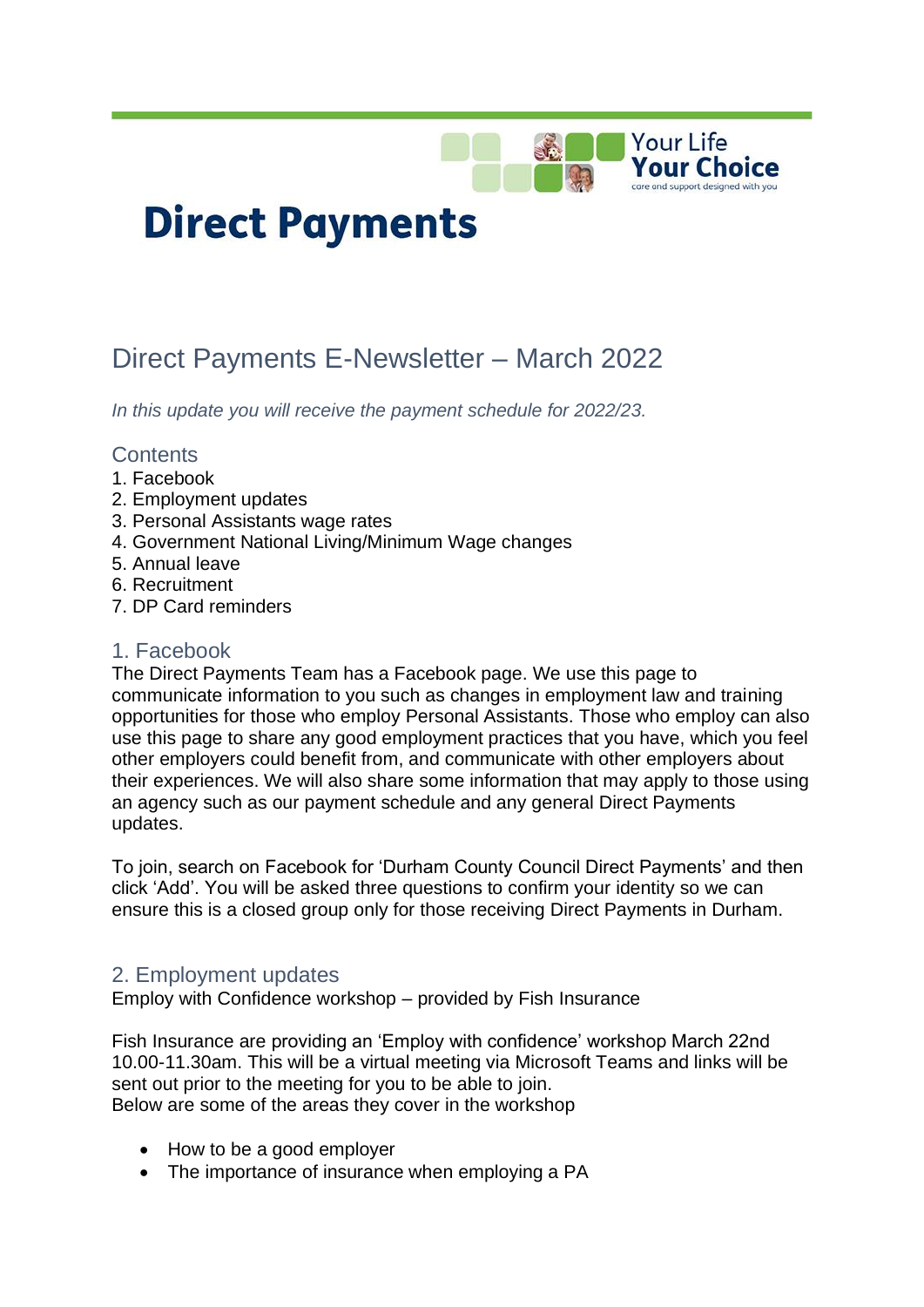- Statutory employment rights
- Handling conflicts
- Health and Safety

To book your place email [directpayments@durham.gov.uk](mailto:directpayments@durham.gov.uk) or call 03000 268 200. The course is aimed at employers.

# 3. Personal Assistants wage rates

The maximum rate payable to an employee has been agreed to be increased to £10.50 per hour, except for in exceptional circumstances. If you want to discuss a wage increase for your PAs or if you require any amendment to terms and conditions templates, please email the Direct Payments Team on [directpayments@durham.gov.uk.](mailto:directpayments@durham.gov.uk)

# 4. Government National Living/Minimum Wage changes

From 1st April 2022 the National Living Wage and National Minimum Wage rates will increase. The current rate for those over 23 years old, will increase from £8.91 to £9.50 per hour. For more information on the increase in rates, visit the [gov.uk](https://www.gov.uk/government/publications/minimum-wage-rates-for-2022)  [website.](https://www.gov.uk/government/publications/minimum-wage-rates-for-2022)

As paying the National Minimum Wage is a legal requirement, we will request payroll providers identify any employment cases paying below the new rates from 1st April, and these will be increased automatically where required.

If you require additional funding to meet any increase, please contact the Direct Payments Team in the usual way. Updated terms and conditions of employment forms can also be provided.

## 5. Annual leave

As it is nearing the end of the financial year, please ensure that you have arranged for your PAs to take their statutory annual leave entitlement. This leave must be taken by 31st March 2022. Leave can be agreed by you to be carried forward in exceptional circumstances but cannot be paid as a bonus and must be taken. Contingencies should be in place to allow for annual leave.

## 6. Recruitment

Recruitment of care staff remains a challenge regionally and nationally. We have contracted with UKCIL again to support Direct Payments employers with recruitment of PAs.

The UKCIL platform has functionality to shortlist applicants, interview and arrange contracts of employment for any new starters. The Direct Payments Team can provide you with advice and support around placing adverts on your behalf. More information about what UKCIL provide can be found [here.](https://ukcil.com/)